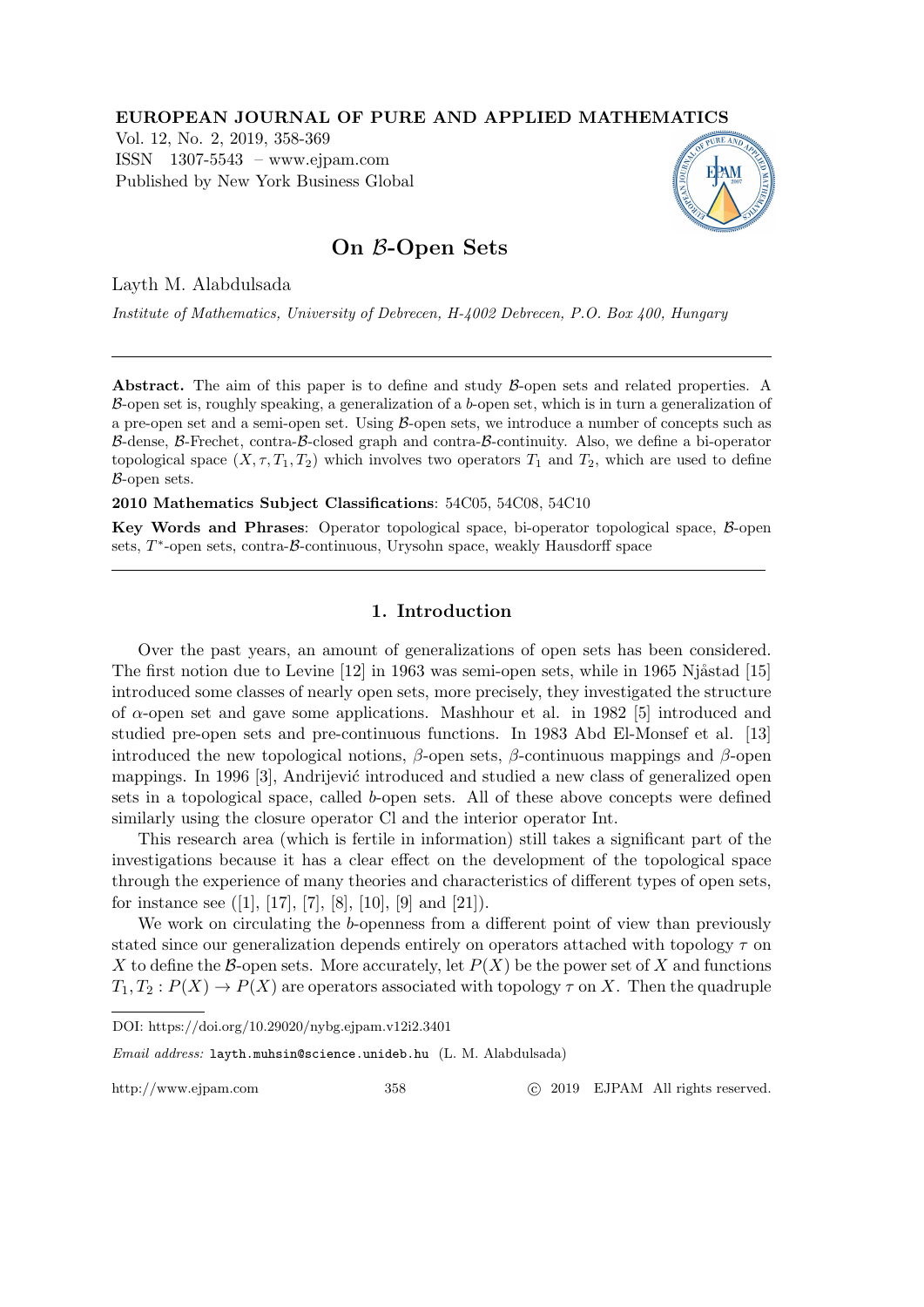$(X, \tau, T_1, T_2)$  is called a bi-operator topological space. However, if  $T_1(S) = \text{Cl}(\text{Int}(S))$  and  $T_2(S) = Int(Cl(S))$ , then the notion of B-open sets became exactly the same as the definition of the b-open sets. The use of the operator topological spaces for the first time goes back to H. J. Mustafa et al. [11], [14], and recently Alabdulsada [2].

In this paper, first we introduce and study the new notion of bi-operator topological spaces and its related properties. Our generalization of open sets in topological space is called  $\beta$ -open sets, which linked to bi-operator topological spaces. First we recall several concepts and definitions that contributed to constructing our definition, namely B-open which generalizes b-open sets in a topological space. Afterwards, we apply  $\beta$ -open sets to define some further new concepts, and show some remarks and examples for B-open sets.

Our main results are given in Section 3, where we present and study several different spaces as well as functions which are based on  $\beta$ -open sets. Also, we investigate the relationships between these types of functions, besides we check the relationships with some special spaces such as Urysohn space or weakly Hausdorff space. To be precise, we prove that, among others, if the function  $f : (X, \tau, T_1, T_2) \to (Y, \sigma)$  has a contra-B-closed graph, then the inverse image of a contra-compact set S of Y is  $\mathcal{B}$ -closed in X. In addition, if  $f: (X, \tau, T_1, T_2) \to (Y, \sigma)$  is contra-B-continuous from a B-connected space onto Y, then Y is not a discrete space. Another new result says if  $f : (X, \tau, T_1, T_2) \to (Y, \sigma)$  is a contra-B-continuous surjective function and X is B-compact, then Y is contra-compact. Furthermore, a number of important related properties are stated and proved.

#### 2. Background

In this section, we recall and introduce some of the definitions and the fundamental notions that play a key role in this paper. Throughout,  $(X, \tau)$ ,  $(Y, \sigma)$  are arbitrary topological spaces and  $S \subseteq X$ . The closure of S will be denoted by Cl(S). The interior of S will be denoted by  $Int(S)$ .

**Definition 1.** A subset S of a topological space  $(X, \tau)$  is said to be:

- (i) regular open, if  $S = \text{Int}(\text{Cl}(S))$ , regular closed if  $S = \text{Cl}(\text{Int}(S))$  [20].
- (ii) pre-open, if  $S \subseteq \text{Int}(\text{Cl}(S))$ , the complement of a pre-open is pre-closed [5].
- (iii) semi-open, if  $S \subseteq \text{Cl}(\text{Int}(S))$ , the complement of a semi-open is semi-closed [12].
- (iv)  $\alpha$ -open, if  $S \subseteq \text{Int}(\text{Cl}(\text{Int}(S)))$ , the complement of an  $\alpha$ -open is  $\alpha$ -closed [15].
- (v) β-open, if  $S \subseteq \text{Cl}(\text{Int}(\text{Cl}(S)))$ , the complement of a β-open is β-closed [13].
- (vi) b-open, if  $S \subseteq \text{Cl}(\text{Int}(S)) \cup \text{Int}(\text{Cl}(S)),$  the complement of a b-open is b-closed [3].

In particular, the β-closure of a set S denoted by  $\beta\text{Cl}(S)$ , is the intersection of all βclosed sets containing S. The β-interior of a set S denoted by  $\beta$ Int(S), is the union of all  $\beta$ -open sets contained in S. The preclosure, preinterior, semiclosure, semiinterior, b-closure and b-interior of a set S denoted by  $pCl(S), pInt(S), sCl(S), sInt(S), bCl(S)$  and  $bInt(S),$ respectively, are defined analogously.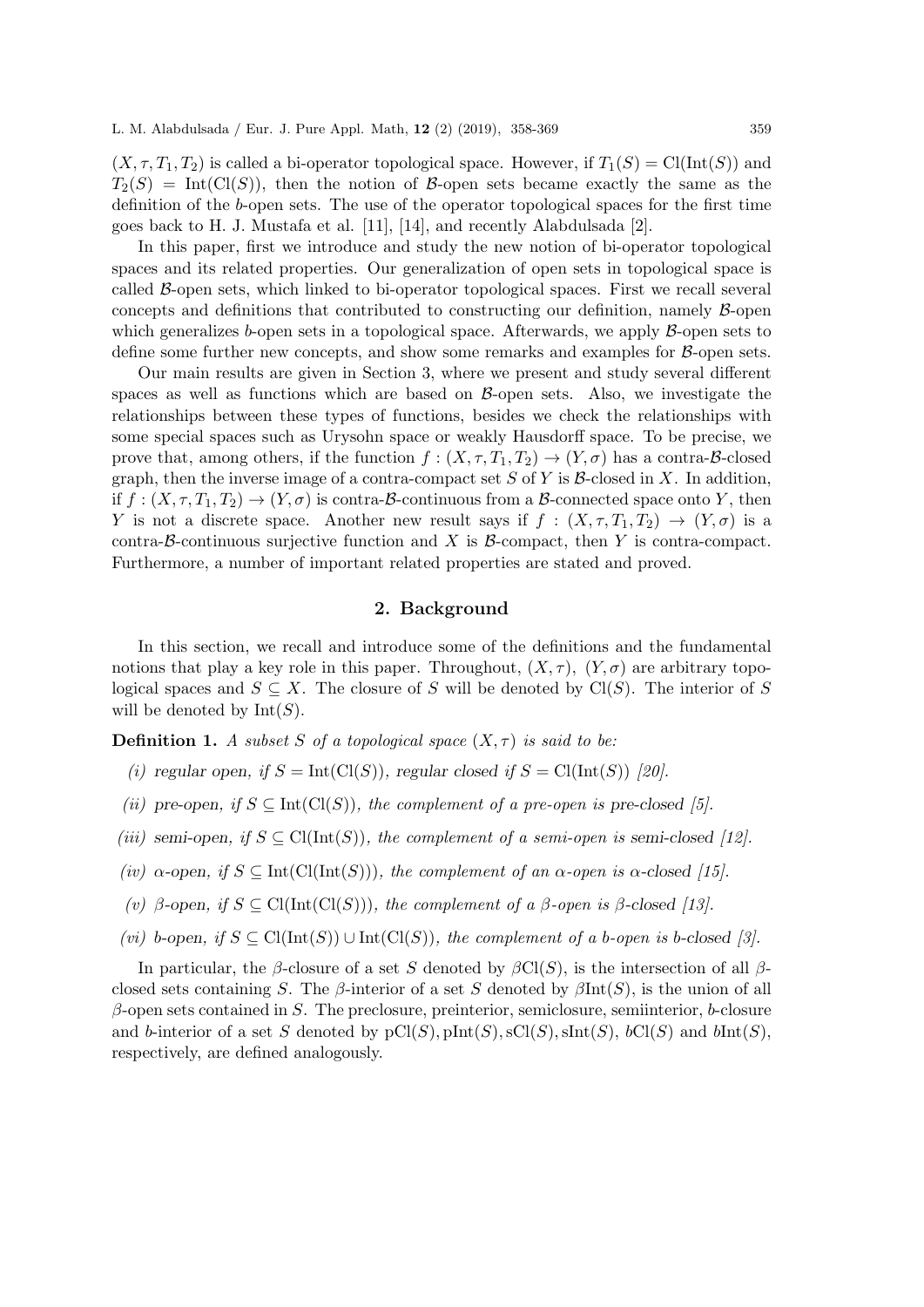**Proposition 1.** [3] Let S be a subset of a space X. Then:

- (i)  $\text{plnt}(S) = S \cap \text{Int}(\text{Cl}(S)),$
- (ii)  $pCl(S) = S \cup Cl(Int(S)),$
- (iii)  $\text{sInt}(S) = S \cap \text{Cl}(\text{Int}(S)),$
- (iv)  $sCl(S) = S \cup Int(Cl(S)).$

**Definition 2.** [11] Let  $(X, \tau)$  be a topological space and  $P(X)$  be the power set of X. A function

$$
T: P(X) \to P(X)
$$

is said to be an operator associated with topology  $\tau$  on X if  $U \subseteq T(U)$  for all  $U \in \tau$  and the triple  $(X, \tau, T)$  is called an operator topological space.

**Definition 3.** Let  $(X, \tau, T)$  be an operator topological space and  $S \subseteq X$ , then

- (i) S is said to be T-open [11], if for each  $x \in S$  there exists  $U \in \tau$  such that  $x \in U \subseteq$  $T(U) \subseteq S$ . The complement of T-open is called T-closed.
- (ii) S is said to be T\*-open [14], if  $S \subseteq T(S)$  (observe that S not necessarily open). The complement of  $T^*$ -open is called  $T^*$ -closed.

**Remark 1.**  $T_1Cl(S)$ ,  $T_2Cl(S)$  are the intersection of all  $T_1$ -closed,  $T_2$ -closed sets, resp., in X containing S. Now, if  $T_1(S) = Int(Cl(S))$  and  $T_2(S) = Cl(int(S))$  where  $S \subseteq X$ , then  $T_1$ -open set is exactly the pre-open set and  $T_2$ -open set is exactly the semi-open set. In addition, we have that  $T_1Cl(S) \equiv pCl(S)$  and  $T_2Cl(S) \equiv$  sInt(S).

**Definition 4.** Let  $(X, \tau)$  be a topological space and  $T_1, T_2$  be two operators associated with the topology  $\tau$  on X that is  $U \subseteq T_1(U)$  and  $U \subseteq T_2(U)$  for each  $U \in \tau$ . The quadruple  $(X, \tau, T_1, T_2)$  is called a bi-operator topological space.

## Example 1.

- (i) If  $T_1, T_2$  are the identity operators, i.e.  $T_1(S) = S$  and  $T_2(S) = S$ , then the quadruple  $(X, \tau, T_1, T_2)$  will reduces to  $(X, \tau)$ , thus the bi-operator topological space is the ordinary topological space.
- (ii) Let  $(X, \tau)$  be any topological space and  $T_1, T_2 : P(X) \to P(X)$  be functions such that  $T_1(S) := Int(Cl(S))$  and  $T_2(S) := Cl(Int(S))$  for any  $S \subseteq X$ . Notice that if U is open in X, then  $U \subseteq \text{Int}(\text{Cl}(U)) = T_1(U)$  and  $U \subseteq \text{Cl}(\text{Int}(U)) = T_2(U)$ . Thus,  $T_1, T_2$ are operators associated with the topology  $\tau$  on X and the quadruple  $(X, \tau, T_1, T_2)$  is a bi-operator topological space.

**Definition 5.** Let  $(X, \tau, T_1, T_2)$  be a bi-operator topological space and  $S \subseteq X$ . The set S is said to be a B-open set if

$$
S \subseteq T_1(S) \cup T_2(S).
$$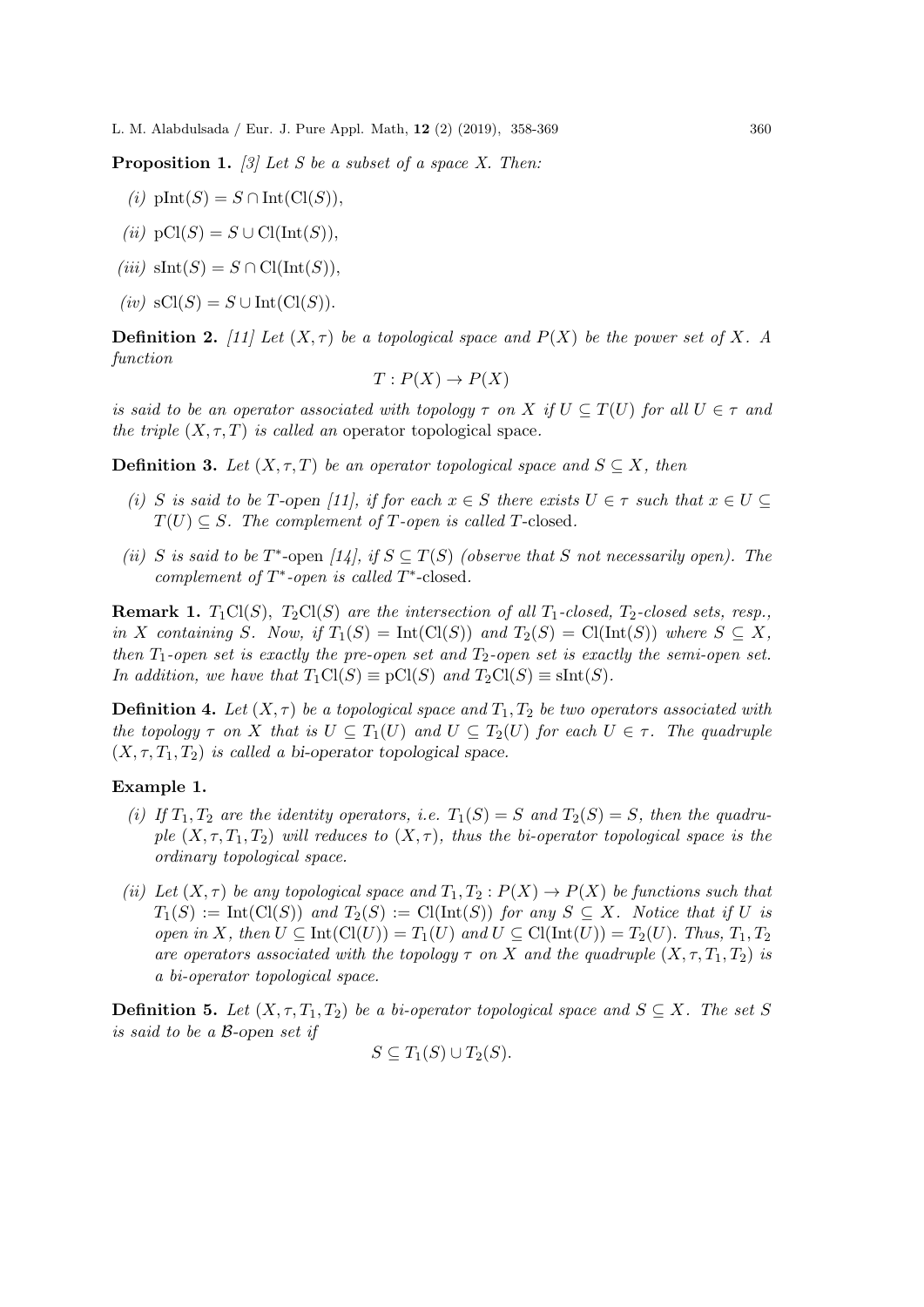The complement of a B-open set is B-closed. Moreover, if  $T_1(S) = \text{Cl}(\text{Int}(S))$  and  $T_2(S) = Int(Cl(S))$ , then S is B-open if and only if S is b-open, so the concepts of Bopenness reduces to the concepts of b-openness in this case. Cf. Definition 1.

#### Remark 2.

- (i) As an example of B-open set, one can consider a bi-operator topological space  $(\mathbb{R}, \tau_u)$ ,  $T_1, T_2$ ) such that R stands for the set of real numbers and  $\tau_u$  for the usual topology. Let  $S \subseteq \mathbb{R}$  and  $T_1(S) = \text{Int}(\text{Cl}(S))$  and  $T_2(S) = \text{Cl}(\text{Int}(S))$ . If  $S = [0, 1] \cup ((1, 2) \cap Q)$ , Q denotes the set of the rational numbers then S is  $\mathcal B$ -open but neither  $T_1^*$ -open nor  $T_2^*$ -open set. On other hand, if  $E = [0, 1) \cup Q$ , then E is  $T_1^*$ -open but not  $T_2^*$ -open while  $E$  is  $\beta$ -open.
- (ii) The intersection of two B-open sets is not necessarily B-open. So, the collection of all B-open sets is not necessarily a topology on X.
- (iii) The intersection of any collection of B-closed sets is B-closed.  $\mathcal{B}\mathcal{C}\mathcal{C}(S)$  is the intersection of all B-closed sets containing S, i.e.  $\mathcal{B}\text{Cl}(S) := \bigcap \{U \mid U \text{ is } \mathcal{B}\text{-closed}, U \supseteq S\}.$
- (iv)  $\mathcal{B}Int(S)$  is the union of all B-open sets contained in S, i.e.  $\mathcal{B}Int(S) := \cup \{U \mid$ U is B-open,  $U \subseteq S$ .
- (v) Every  $T_1^*$ -open  $(T_2^*$ -open) set is  $\mathcal{B}$ -open because if we assume that  $S$  is  $T_1^*$ -open then  $S \subseteq T_1(S) \subseteq T_1(S) \cup T_2(S)$ , therefore, S is B-open and the same for the  $T_2^*$ -open. More precisely, if we put  $T_{12}^*$ -open instead of B-open, then we have  $T_1\text{-}open \rightarrow open \rightarrow T_1^*\text{-}open \rightarrow T_{12}^*\text{-}open \rightarrow T_{123}^*\text{-}open \rightarrow \dots T_{123\dots n}^*\text{-}open.$ Similarly,

 $T_2\text{-}open \rightarrow open \rightarrow T_2^*\text{-}open \rightarrow T_{12}^*\text{-}open \rightarrow T_{123}^*\text{-}open \rightarrow \dots T_{123\dots n}^*\text{-}open,$ means that  $S$  is  $T_{123}^*$ -open if

$$
S \subseteq T_1(S) \cup T_2(S) \cup T_3(S),
$$

and  $T^*_{123...n}$ -open means analogously

 $S \subseteq T_1(S) \cup T_2(S) \cup T_3(S) \cup \ldots \cup T_n(S).$ 

**Definition 6.** The graph  $G(f)$  of a function from a bi-operator topological space  $(X, \tau, T_1, T_2)$  $T_2$ ) into a topological space  $(Y, \sigma)$  is said to be

- (i) B-regular graph, if for every  $(x, y) \in X \times Y \setminus G(f)$ , there exists U which is Bclosed in X containing x and a regular open set V in Y containing y such that  $(U \times V) \cap G(f) = \emptyset.$
- (ii) contra-B-closed graph, if for each  $(x, y) \in X \times Y \setminus G(f)$ , there exists a B-closed set U in X containing x and a regular closed set V in Y containing y such that  $f(U) \cap V = \emptyset$ .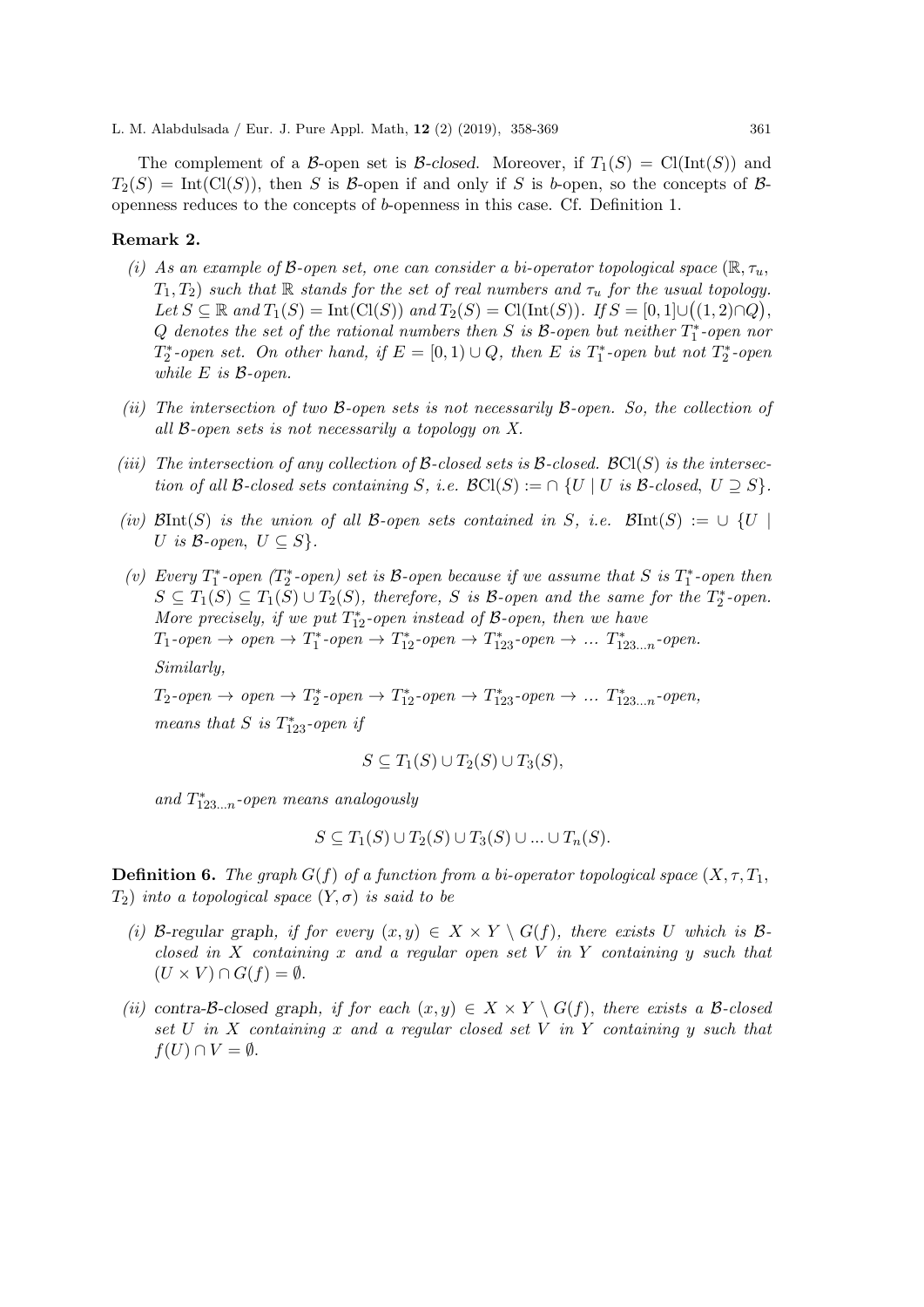**Definition 7.** [6] A function  $f : (X, \tau) \to (Y, \sigma)$  is said to be contra-continuous, if  $f^{-1}(V)$ is closed in  $X$  for each open subset  $V$  of  $Y$ .

**Definition 8.** A function  $f : (X, \tau, T_1, T_2) \to (Y, \sigma)$  is said to be contra-B-continuous, if  $f^{-1}(V)$  is B-closed in X for each open subset V of Y.

**Definition 9.** Let  $(X, \tau, T_1, T_2)$  be a bi-operator topological space, then X is called a B-Frechet, if for each pair of distinct points  $x_1, x_2$  of X, there exists B-open sets U and V containing  $x_1$  and  $x_2$ , respectively where  $x_2 \notin U$  and  $x_1 \notin V$ . This is equivalent to saying that each single  $\{x\}$  is B-closed.

**Definition 10.** A topological space  $(X, \tau)$  is said to be (see [1], [7], [21] [22] and [18]):

- (i) compact, if for every open cover of  $X$  has finite subcover.
- (ii) contra-compact, if for every closed cover of  $X$  has finite subcover.
- (iii) R-compact, if for every regular open cover of  $X$  has finite subcover.
- $(iv)$  contra-R-compact, if for every regular closed cover of X has finite subcover.
- (v) R-Lindelöf, if for every regular open cover of  $X$  has countable subcover.
- $(vi)$  contra-R-Lindelöf, if for every regular closed cover of X has countable subcover.
- (vii) countable-R-compact, if for every countable regular open cover of  $X$  has finite subcover.
- (viii) contra countable-R-compact, if for every countable regular closed cover of  $X$  has finite subcover.

**Definition 11.** We call the bi-operator topological space  $(X, \tau, T_1, T_2)$ :

- (i) B-compact, if for every B-open cover of X has finite subcover.
- (ii) B-Lindelöf, if for every B-open cover of X has countable subcover.
- (iii) countable- $\beta$ -compact, if for every countable- $\beta$ -open cover of X has finite subcover.

**Definition 12.** A subset S of a bi-operator topological space  $(X, \tau, T_1, T_2)$  is said to be  $\mathcal{B}\text{-dense}, \text{ if } \mathcal{B}\text{Cl}(S) = X.$ 

**Remark 3.** If  $T_1(S) = \text{Int}(\text{Cl}(S))$ ,  $T_2(S) = \text{Cl}(\text{Int}(S))$ , then B-dense will be b-dense and  $\mathcal{B}\text{Cl}(S)$  will be  $b\text{Cl}(S)$  such that b-dense is a set in X if  $b\text{Cl}(S) = X$ .

**Definition 13.** A bi-operator topological space  $(X, \tau, T_1, T_2)$  is called a B-connected provided X is not a union of two nonempty B-open sets.

**Definition 14.** A topological space  $(X, \tau)$  is said to be a weakly Hausdorff space [19], if each element of  $X$  is an intersection of regular closed sets.

**Definition 15.** A topological space  $(X, \tau)$  is an Urysohn space [4], if for every pair of distinct points x and y in X, there exist open sets U and V such that  $x \in U$ ,  $y \in V$  and  $Cl(U) \cap Cl(V) = \emptyset.$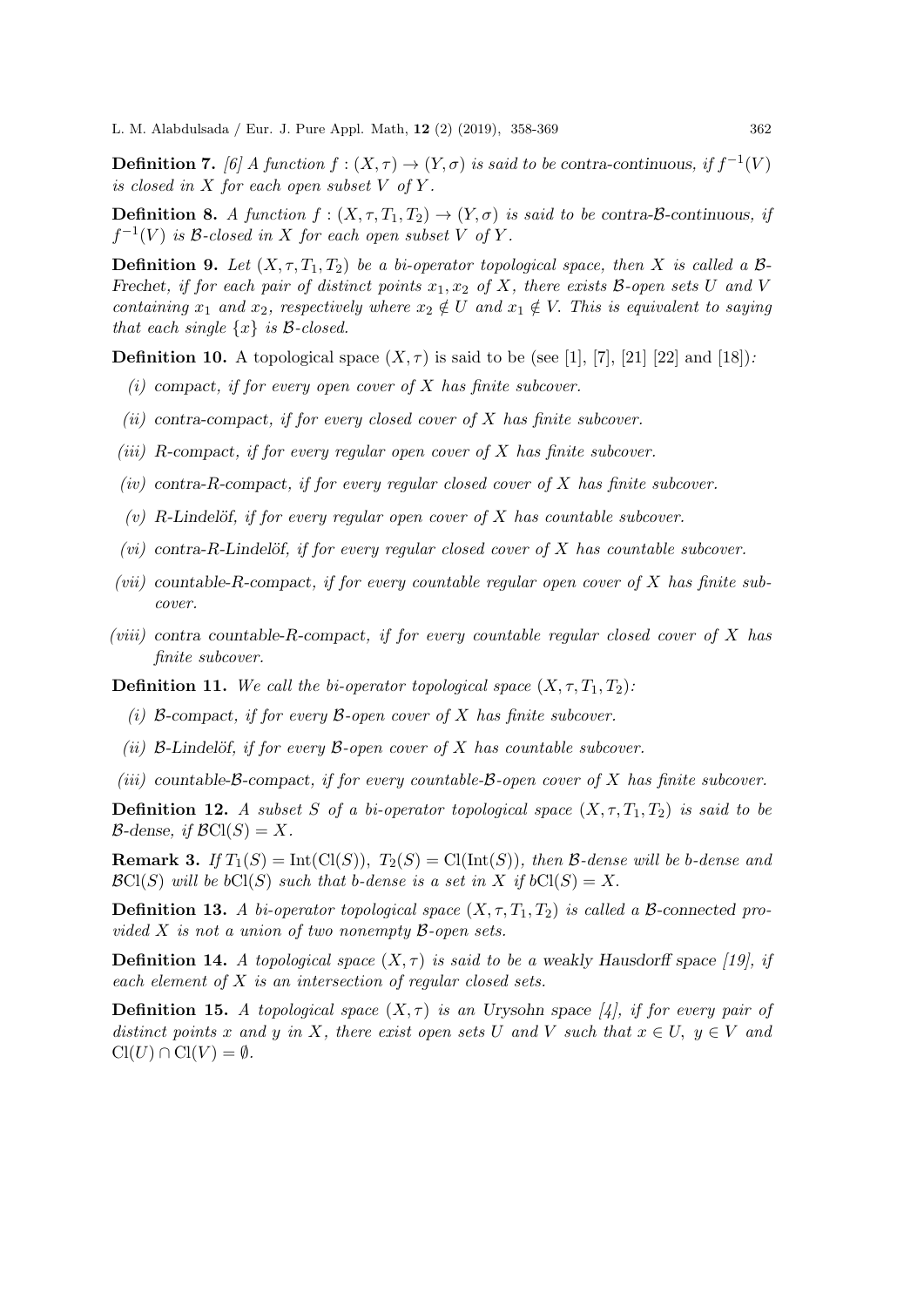## 3. Some properties of B-open sets

**Lemma 1.** Let  $(X, \tau, T_1, T_2)$  be a bi-operator topological space given by

$$
T_1(S) = Int(Cl(S)), T_2(S) = Cl(int(S)).
$$

Then

(i)  $\mathcal{B}Int(S) = \text{slnt}(S) \cup \text{plnt}(S)$ .

(ii)  $\mathcal{B}\text{Cl}(S) = \text{sCl}(S) \cap \text{pCl}(S)$ .

Proof. It is sufficient to prove only the first assertion. As we have stated in Remark 2  $(iv)$  that  $\mathcal{B}Int(S)$  is the union of all  $\mathcal{B}$ -open sets contained in S, therefore

 $\mathcal{B}Int(S) \supset \mathrm{Cl}(Int(\mathcal{B}Int(S))) \cup Int(\mathrm{Cl}(\mathcal{B}Int(S))) \supset \mathrm{Cl}(Int(S)) \cup Int(\mathrm{Cl}(S))).$ 

Thus, with the help of Proposition 1, we obtain

$$
\mathcal{B}Int(S) = S \cap [\text{Cl}(\text{Int}(S)) \cup \text{Int}(\text{Cl}(S))]
$$
  
=  $[S \cap \text{Cl}(\text{Int}(S))] \cup [S \cap \text{Int}(\text{Cl}(S))]$   
=  $\text{slnt}(S) \cup \text{plnt}(S)$ .

The opposite direction is evident. One can prove the second statement in a similar way.

**Lemma 2.** Let  $(X, \tau, T_1, T_2)$  be a bi-operator topological space, suppose that

$$
T_1(W \cap Z) = T_1(W) \cap T_1(Z)
$$

and

$$
T_2(W \cap Z) = T_2(W) \cap T_2(Z),
$$

for all  $W \in \tau, Z \subseteq X$  then the following assertions are satisfied:

(i) The intersection of an open set with a  $\beta$ -open set is a  $\beta$ -open set.

(ii) The union of any family of  $\beta$ -open sets is a  $\beta$ -open set.

*Proof.* (i) Assume that there exists  $U \in \tau$ , which is an open set, and V is a B-open set. We are going to show that  $U \cap V$  is also a  $\beta$ -open set. Since U is open, then

$$
U \subseteq T_1(U), U \subseteq T_2(U).
$$

By the definition of the  $\beta$ -open set:

$$
V \subseteq T_1(V) \cup T_2(V).
$$

Now,

$$
U \cap V \subseteq U \cap [T_1(V) \cup T_2(V)]
$$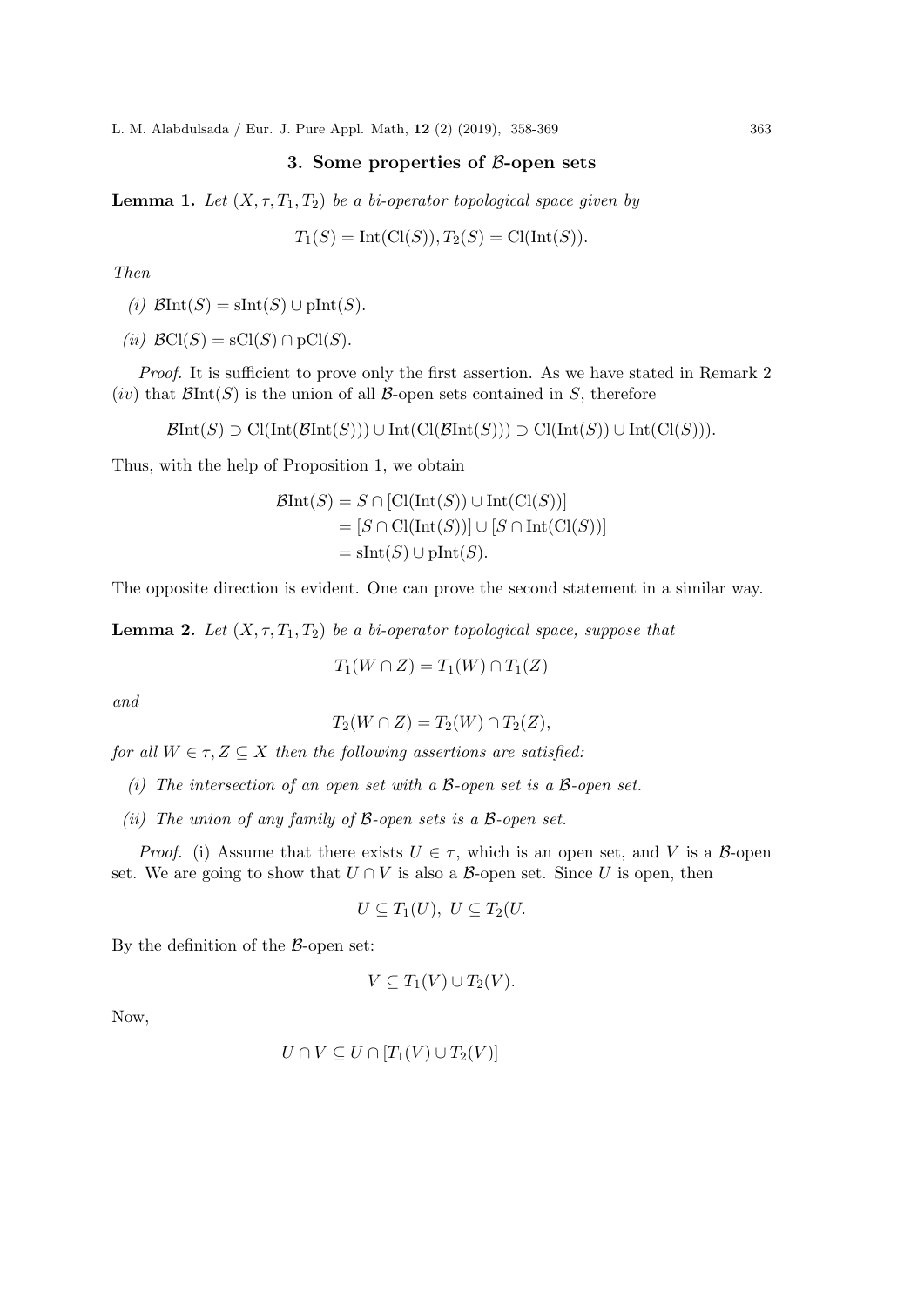$$
= [U \cap T_1(V)] \cup [U \cap T_2(V)]
$$
  
\n
$$
\subseteq [T_1(U) \cap T_1(V)] \cup [T_2(U) \cap T_2(V)]
$$
  
\n
$$
= [T_1(U \cap V)] \cup [T_2(U \cap V)],
$$

as wanted to be shown.

(ii) Suppose that  $\mathcal{F} = \{V_a | a \in \lambda\}$  is a family of B-open set,

$$
V_a \subseteq T_1(V_a) \cup T_2(V_a).
$$

Then we have,

$$
\bigcup_{a} V_a \subseteq \bigcup_{a} (T_1(V_a) \cup T_2(V_a))
$$
  
= 
$$
\bigcup_{a} T_1(V_a) \cup \bigcup_{a} T_2(V_a).
$$

It is clear that  $\bigcup_a T_1(V_a) = T_1(\bigcup_a V_a)$  and  $\bigcup_a T_2(V_a) = T_2(\bigcup_a V_a)$ , therefore

$$
\bigcup_a V_a \subseteq T_1(\bigcup_a V_a) \cup T_2(\bigcup_a V_a).
$$

Thus,  $\bigcup_{a} V_a$  is a  $\beta$ -open set, which completes the proof.

**Proposition 2.** Let  $(X, \tau, T_1, T_2)$  be a bi-operator topological space. If the function  $f: (X, \tau, T_1, T_2) \to (Y, \sigma)$  has a contra-B-closed graph, then the inverse image of a contracompact set  $S$  of  $Y$  is  $\beta$ -closed in  $X$ .

*Proof.* Assume that S is a contra-compact set of Y and  $x \notin f^{-1}(S)$ , i.e. for all  $a \in S, (x, a) \notin G(f)$ . Then there exist  $U_a$  which is B-closed containing x and  $V_a$  which is closed in Y containing a such that

$$
f(U_a) \cap V_a = \emptyset.
$$

On the other hand one can consider  $\mathcal{F} = \{S \cap V_a | a \in S\}$  and  $\mathcal{F}$  is closed cover of the subspace S. We have that S is contra-compact, then there exists  $a_1, a_2, ..., a_n$  such that  $S \subseteq \bigcup_{i=1}^n V_{a_i}$ . Now, if  $U = \bigcap_{i=1}^n U_{a_i}$ , then U is B-closed containing x and  $f(U) \cap S = \emptyset$ , therefore  $U \cap f^{-1}(S) = \emptyset$ . Hence  $x \notin \mathcal{B}Cl(f^{-1}(S))$ , this shows that  $f^{-1}(S)$  is  $\mathcal{B}\text{-closed}$ .

**Proposition 3.** Let  $f : (X, \tau, T_1, T_2) \to (Y, \sigma)$  from a bi-operator topological space to a contra-compact space which has a contra- $B$ -closed graph, then f is a contra- $B$ -continuous function.

*Proof.* Let  $\mathcal{F} = \{V_a | a \in \lambda\}$  be a cover of an open set  $U \subset Y$  by the closed subsets  $V_a$  of U for each  $a \in \lambda$ . Thus, there exists a closed set  $W_a$  of Y where  $V_a = W_a \cap U$ , i.e.  $\{W_a | a \in \lambda\} \cup \{U^c\}$  is a closed cover of Y. But Y is a contra-compact space, namely, there exist  $a_1, a_2, ..., a_n$  such that  $Y = \bigcup_{i=1}^n W_{a_i} \cup U^c$ . Hence  $U = \bigcup_{i=1}^n V_{a_i}$ , and consequently U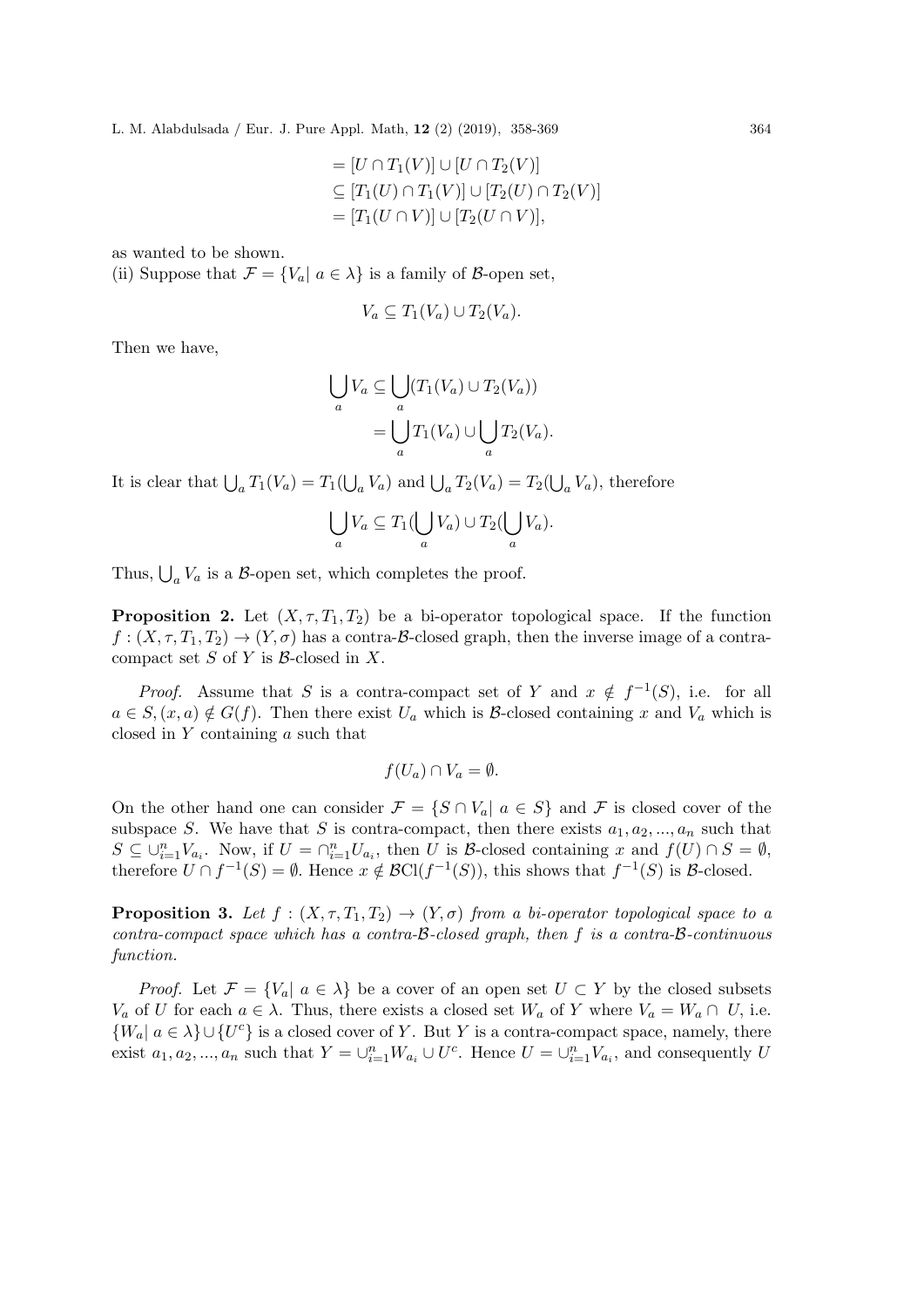is contra-compact. From previous proposition  $f^{-1}(U)$  is B-closed in X, thus f is contra-B-continuous.

The proof of the next lemma is immediate, since g is contra- $\mathcal{B}$ -continuous, so  $f^{-1}(U)$  =  $g^{-1}(X \times U)$  is B-closed in X, then f is contra-B-continuous.

**Lemma 3.** Let  $f : (X, \tau, T_1, T_2) \to (Y, \sigma)$  be a function and  $g : (X, \tau, T_1, T_2) \to (X \times Y)$ be a graph function of f defined by  $g(x) = (x, f(x))$  for every  $x \in X$ . If g is contra-Bcontinuous then f is contra-B-continuous.

**Proposition 4.** Let  $f : (X, \tau, T_1, T_2) \to (Y, \sigma)$  be contra-B-continuous and  $g : (X, \tau) \to$  $(Y, \sigma)$  is contra-continuous. If Y is an Urysohn space, then  $E = \{x \in X | f(x) = q(x)\}\$ is B-closed in X.

*Proof.* Suppose that  $x \in E^c$ , this implies that  $f(x) \neq g(x)$ . Since Y is an Urysohn space, then there exist open sets U and V such that  $f(x) \in U$ ,  $g(x) \in V$  and  $Cl(U) \cap$  $Cl(V) = \emptyset$ . Since the function f is contra-B-continuous,  $f^{-1}(Cl(U))$  is B-open in X and g is contra-continuous, therefore  $g^{-1}(\text{Cl}(V))$  is open in X. If we consider  $W =$  $f^{-1}(\text{Cl}(U)), Z = g^{-1}(\text{Cl}(V)),$  then  $x \in W \cap Z = S$  where S is B-open in X and  $f(S) \cap g(S) \subseteq f(W) \cap g(Z) \subseteq \mathrm{Cl}(U) \cap \mathrm{Cl}(V) = \emptyset$ . Hence  $f(S) \cap g(S) = \emptyset$  and  $S \cap E =$  $\emptyset, S \subseteq E^c$  where S is B-open. We conclude that  $x \notin \mathcal{B}Cl(E)$ , and so E is B-closed in X.

Corollary 1. Let  $f : (X, \tau, T_1, T_2) \to (Y, \sigma)$  be contra-B-continuous and let  $g : (X, \tau) \to$  $(Y, \sigma)$  be contra-continuous. If Y is an Urysohn space and  $f = g$  on a B-dense set  $S \subseteq X$ , then  $f = g$  on X.

*Proof.* From the previous result  $E = \{x \in X | f(x) = g(x)\}\$ is B-closed in X. Now we assumed that  $f = g$  on B-dense set and  $S \subseteq E$ . Since f is contra-B-continuous and g is contra-continuous, then  $X = \mathcal{B}Cl(S) \subseteq \mathcal{B}Cl(E) = S$ . Therefore,  $f = g$  on X.

**Proposition 5.** If  $f : (X, \tau, T_1, T_2) \to (Y, \sigma)$  is contra-B-continuous from a B-connected space onto  $Y$ , then  $Y$  is not a discrete space.

*Proof.* Let Y be a discrete space and  $\emptyset \neq S \subset Y$ , then S is a proper nonempty open and closed subset of Y. Then  $f^{-1}(S)$  is a proper nonempty B-open and B-closed subset of X such that  $X = f^{-1}(S) \cup (f^{-1}(S))^c$  which means that X is B-disconnected space and this contradicts our assumption. Thus, Y is not discrete.

**Definition 16.** A function  $f : (X, \tau, T_1, T_2) \to (Y, \sigma)$  is called an almost contra-Bcontinuous function, if  $f^{-1}(V)$  is a B-closed for every regular open set V in Y.

**Proposition 6.** Let  $f : (X, \tau, T_1, T_2) \to (Y, \sigma)$  be a surjective almost contra-B-continuous function, then:

- (i) if X is  $\mathcal{B}\text{-}Lindel\ddot{\circ}f$ , then Y is contra-R-Lindelöf.
- (ii) if  $X$  is  $\beta$ -compact, then  $Y$  is contra-R-compact.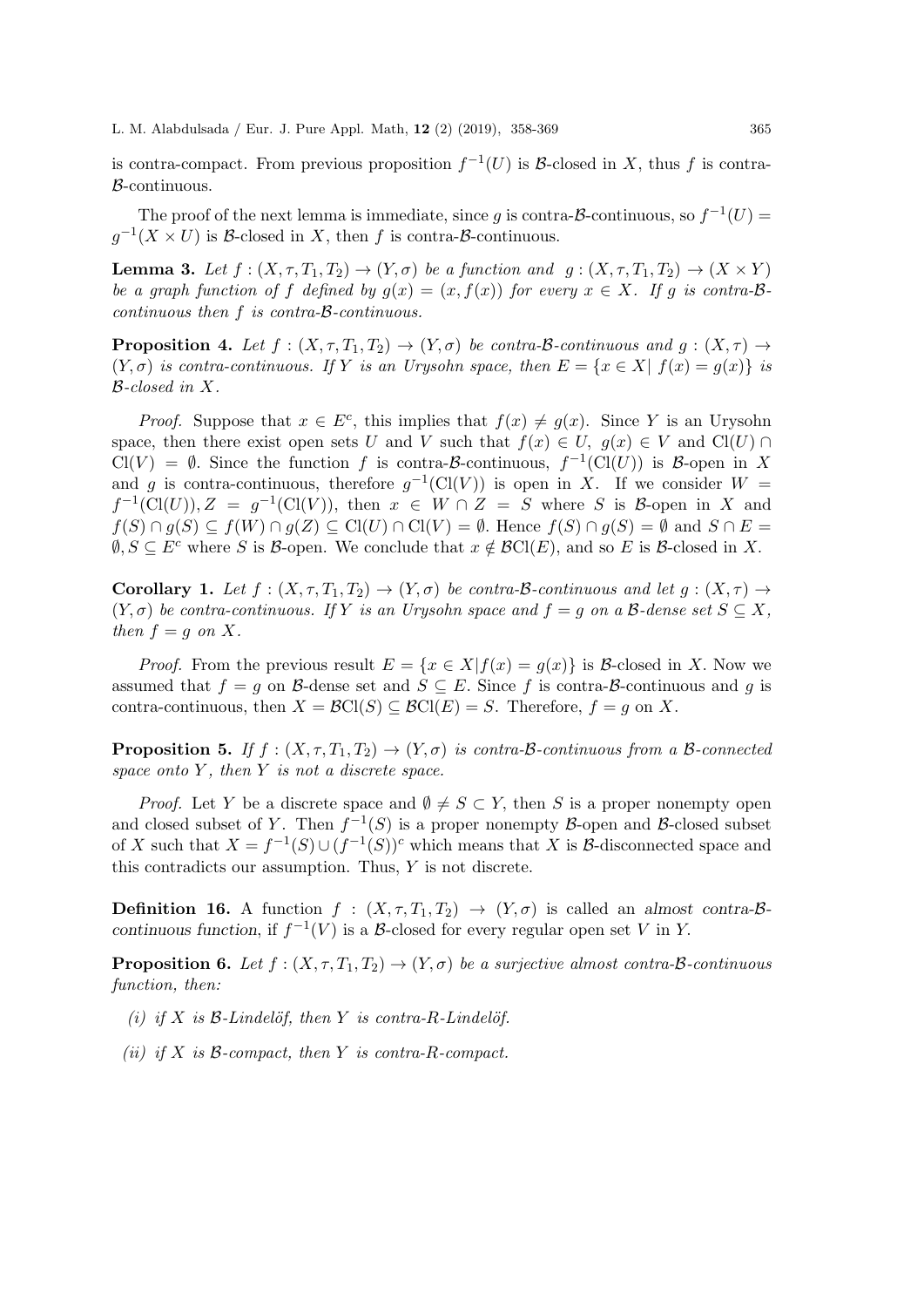(iii) if X is countable- $\beta$ -compact, then Y is countable contra-R-compact.

Proof. We are going to prove (i) and (ii) and one can prove (iii) in a similar way.

(i) Consider a family  $S = \{V_a | a \in \lambda\}$  to be a regular closed cover of Y, at the same time let  $S^* = \{f^{-1}(V_a) | a \in \lambda\}$  be a B-open cover of X. But X is B-Lindelöf, then there exist  $a_1, a_2, ..., a_n$  such that  $X = \bigcup_{i=1}^{\infty} f^{-1}(V_{a_i})$ , we have  $Y = f(X) = f(\bigcup_{i=1}^{\infty} f^{-1}(V_{a_i}))$ . Then  $Y = \bigcup_{i=1}^{\infty} (V_{a_i})$  is contra-R-Lindelöf.

(ii) Using the same technique as above, let  $\mathcal{F} = \{U_a | a \in \lambda\}$  be a regular closed cover of Y since f is a surjective almost contra-B-continuous function. So  $\mathcal{F}^* = \{f^{-1}(U_a) | a \in \lambda\}$ is a B-open cover of X but X is B-compact, then there exists  $a_1, a_2, ..., a_n$  where X =  $\cup_{i=1}^n f^{-1}(U_{a_i})$ . Consequently,

$$
Y = f(X) = f(\cup_{i=1}^{n} f^{-1}(U_{a_i})) = \cup_{i=1}^{n} (U_{a_i}).
$$

This clearly forces Y to be contra-R-compact.

**Definition 17.** [16] A function  $f: X \to Y$  is called:

- almost continuous, if  $f^{-1}(V)$  is open in X for every regular open set V in Y.
- R-continuous, if  $f^{-1}(V)$  is a regular open set of X for each regular closed set V in  $Y$ .

**Lemma 4.** [16] If a function  $f: X \rightarrow Y$  is almost contra-b-continuous and almost continuous, then f is a R-continuous function.

**Proposition 7.** Let  $f : (X, \tau, T_1, T_2) \to (Y, \sigma)$  be an almost contra-B-continuous and surjective almost-continuous function, suppose  $T_1(S) = \text{Int}(\text{Cl}(S))$  and  $T_2(S) = \text{Cl}(\text{Int}(S)),$ then Y is:

- (i) contra-R-compact, if X is contra-R-compact.
- (ii)  $R$ -compact, if  $X$  is  $R$ -compact.
- (iii) R-Lindelöf, if X is R-Lindelöf.
- (iv) countable-R-compact, if  $X$  is countableR-compact.
- (v) countable contra-R-compact, if X is countable contra-R-compact.
- (vi) contra-R-Lindelöf, if X is contra-R-Lindelöf.

Proof. It is enough to prove (i) and for the rest one can use the same methods to prove them.

(i)  $T_1(S) = Int(Cl(S))$  and  $T_2(S) = Cl(int(S))$  are given. So f is almost contra-Bcontinuous and surjective almost-continuous, by the above lemma,  $f$  is  $R$ -continuous, that is the inverse of each regular closed set in Y is regular in X. Assume that  $S = \{V_a | a \in \lambda\}$ is a regular closed cover of Y. Consequently,  $S^* = \{f^{-1}(V_a) | a \in \lambda\}$  is a regular closed cover of X, but X is contra-R-compact, therefore there exists  $a_1, a_2, ..., a_n$  such that  $X =$  $\bigcup_{i=1}^n f^{-1}(V_{a_i})$  and  $Y = f(X) = f(\bigcup_{i=1}^n f^{-1}(V_{a_i}))$ , which shows that Y is contra-R-compact.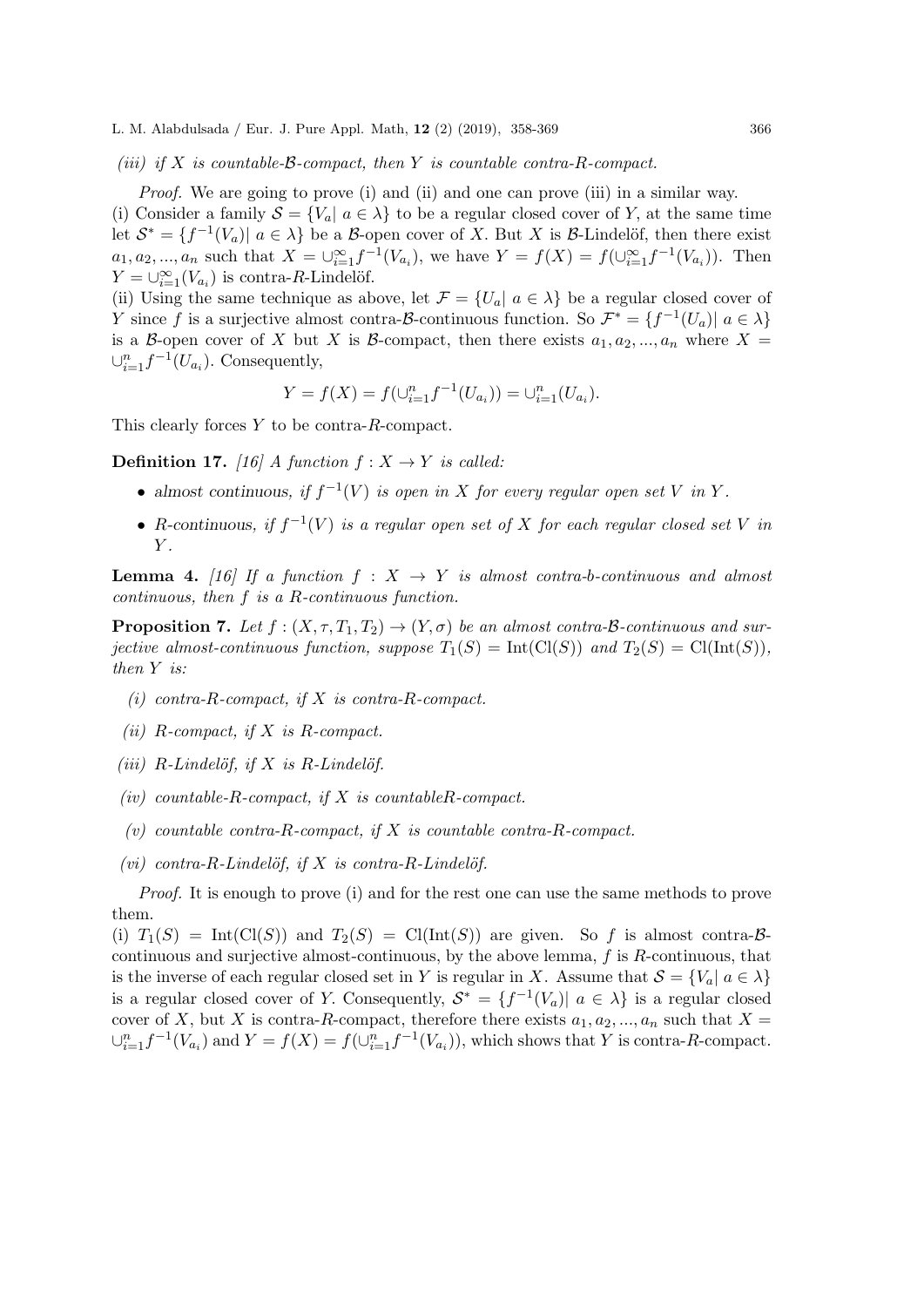**Proposition 8.** If  $f : (X, \tau, T_1, T_2) \to (Y, \sigma)$  is a contra-B-continuous function and S is  $\mathcal{B}$ -compact relative to X, then  $f(X)$  is contra-compact in Y.

*Proof.* Let  $\mathcal{F} = \{V_a | a \in \lambda\}$  be any cover of  $f(S)$ . It follows from the closed set of the subspace of  $f(S)$  for all  $a \in \lambda$  that there exists a closed set  $S_a$  of Y such that  $S_a \cap f(S) = V_a$ and for each  $x \in S$ , there exists  $a(x) \in \lambda$  where  $f(S) \in S_{a(x)}$ . Then there exists  $U_x$  which is B-open, this implies that  $f(U_x) \in S_{a(x)}$  such that the family  $\mathcal{F}^* = \{U_x | x \in S\}$  is a cover of S by B-open of X. But S is B-compact relative to X, so there exist  $x_1, ..., x_n \in S$  and  $S \subseteq \bigcup_{i=1}^{n} f^{-1}U_{x_i}$ . Hence  $f(S) \subseteq f(\bigcup_{i=1}^{n} f^{-1}U_{x_i}) = \bigcup_{i=1}^{n} U_{x_i}$ , therefore,  $f(S) = \bigcup_{i=1}^{n} V_{a(x_i)}$ .

**Corollary 2.** If  $f : (X, \tau, T_1, T_2) \to (Y, \sigma)$  is a contra-B-continuous surjective function and  $X$  is  $B$ -compact, then  $Y$  is contra-compact.

**Definition 18.** A function  $f : (X, \tau, T_1, T_2) \to (Y, \sigma)$  is called almost weakly- $\beta$ -continuous, if for each  $x \in X$  and regular set V containing  $f(x)$  there exist U which is a B-open set in X containing x such that  $f(U) \subseteq \mathrm{Cl}(V)$ .

**Proposition 9.** Let a function  $f : (X, \tau, T_1, T_2) \to (Y, \sigma)$  be an almost contra-B-continuous and Y be an Urysohn space, then  $G(f)$  is regular in  $X \times Y$ .

*Proof.* Let  $(x, y) \in X \times Y \backslash G(f)$ , it follows that  $y \neq f(x)$ , since Y is an Urysohn, then there exist open sets U and V containing  $f(x)$  and y, respectively where  $U \cap V = \emptyset$ . Then

$$
Int(Cl(U)) \cap Cl(int(V)) = \emptyset.
$$

Since f is almost contra-B-continuous, we have that  $f^{-1}(\text{Int}(\text{Cl}(U)))$  is B-closed in X containing x. If  $W = f^{-1}(\text{Int}(\text{Cl}(U)))$ , then  $f(W) \subseteq \text{Int}(\text{Cl}(U))$  such that  $f(W) \cap$  $Int(Cl(V)) = \emptyset$  and  $Int(Cl(V))$  is regular in Y. Hence  $G(f)$  is B-regular in  $X \times Y$ .

**Proposition 10.** Suppose that  $f : (X, \tau, T_1, T_2) \to (Y, \sigma)$  has a B-regular graph. If f is a surjective function, then Y is weakly Hausdorff.

*Proof.* Let y,  $\bar{y}$  be any two distinct points of Y. Since f is surjective, then there exists  $x \in X$  where  $f(x) = y$ . Notice  $(x, \bar{y}) \in (X \times Y) \backslash G(f)$ , by the definition of B-regular graph, there exists B-closed set U of X and a regular open  $F_{\bar{y}}$  in Y such that  $(x,\bar{y}) \in U \times F_{\bar{y}}$  and  $f(U) \cap F_{\bar{y}} = \emptyset$ . Since  $f(x) \in f(U)$  and  $y \notin F_{\bar{y}}$ ,  $\bar{y} \notin F_{\bar{y}}^c$  which is regular closed in Y, we get  $y = \bigcap_{\bar{y} \neq y} F_{\bar{y}}^c$ . Thus, Y is weakly Hausdorff.

**Proposition 11.** Let  $f : (X, \tau, T_1, T_2) \to (Y, \sigma)$  be a function which has a B-regular graph. If  $f$  is an injective function, then  $X$  is  $\beta$ -Frechet.

*Proof.* Assume that  $x_1, x_2$  are any two distinct points of X. Since f is injective, it follows that  $(x_1, f(x_2)) \in (X \times Y) \setminus G(f)$ , by the definition of B-regular graph. Then there exist a B-closed set U of X and a regular open set V in Y such that  $(x_1, f(x_2)) \subset U \times V$ and  $f(U) \cap V = \emptyset$ , therefore  $U \cap f^{-1}(V) = \emptyset$  and  $x_2 \notin U$ . Thus  $x_1 \notin U^c$ ,  $x_2 \in U^c$  and  $U^c$ is B-open which means that  $\{x_1\}^c$  is B-open, that is  $\{x_1\}$  is B-closed. So X is is B-Frechet.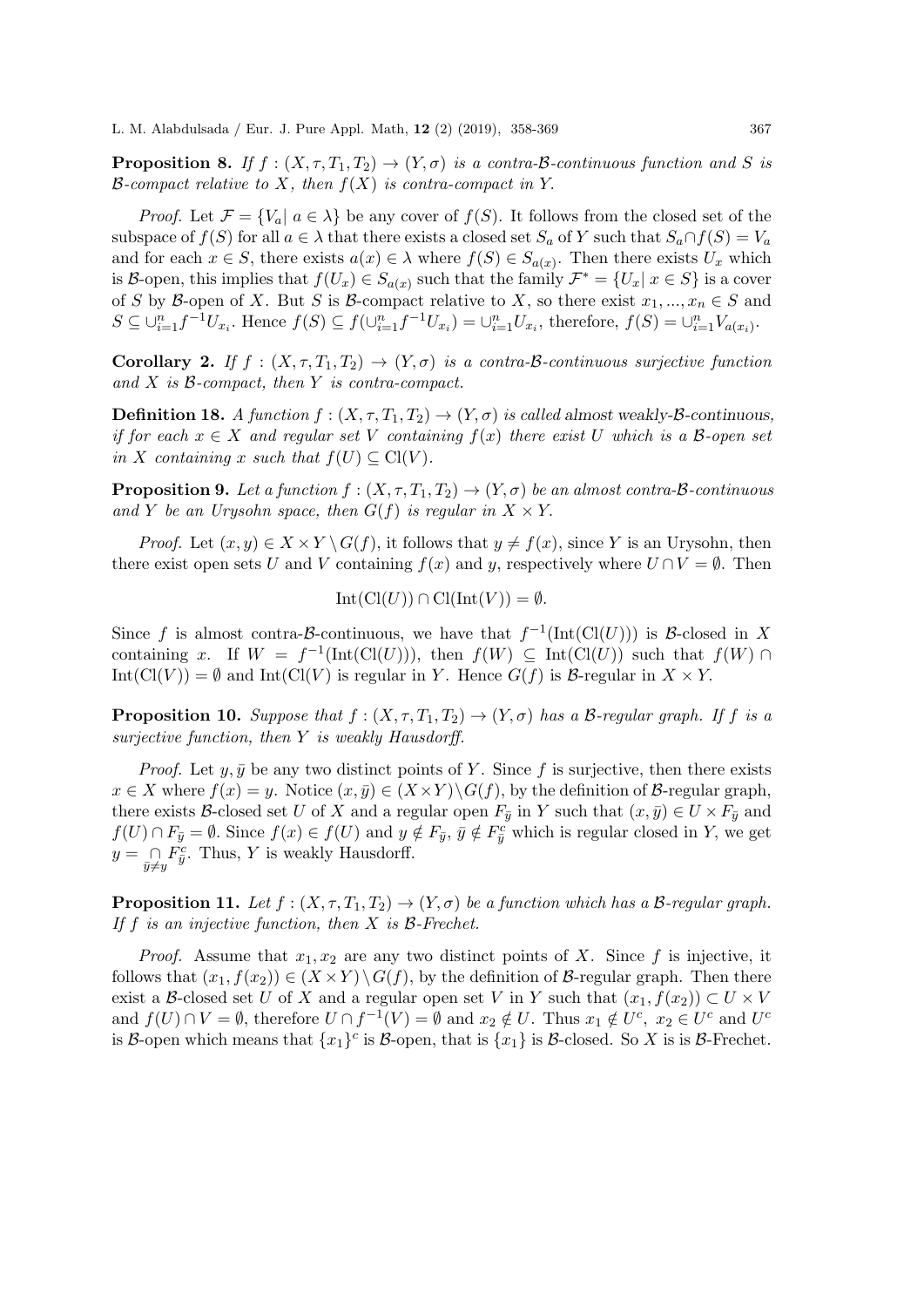#### REFERENCES 368

**Proposition 12.** Let  $f : (X, \tau, T_1, T_2) \to (Y, \sigma)$  be a weakly-B-continuous function and Y be an Urysohn space. Then  $G(f)$  is contra B-regular in  $X \times Y$ .

*Proof.* Let us consider  $(x, y) \in (X \times Y) \setminus G(f)$ , therefore  $y \neq f(x)$ . Since Y is an Urysohn space, then there exist two open sets U and V in Y containing y and  $f(x)$ , respectively. Consider that W is a B-open set containing x and  $Cl(U) \cap Cl(W) = \emptyset$ . Since we are working under the assumption that f is weakly- $\mathcal{B}$ -continuous, then  $f(x) \subset \mathrm{Cl}(V)$ which implies that  $f(W) \cap \text{Cl}(U) = f(W) \cap \text{Cl}(\text{Int}(U)) = \emptyset$  and  $\text{Cl}(\text{Int}(U))$  is regular closed containing y. Hence  $G(f)$  is a contra B-regular graph in  $X \times Y$ , which completes the proof.

## Acknowledgements

I would like to express my sincere gratitude to my supervisor Dr. László Kozma, for carefully reviewing this paper, providing beneficial suggestions.

## References

- [1] A. Al-Omari and M.S.M. Noorani. Some properties of contra-b-continuous and almost contra-b-continuous functions. Eur. J. Pure Appl. Math., 2(2):213–230, 2009.
- [2] L. M. Alabdulsada. On the class of weakly almost contra- $T^*$ -continuous functions. to appear in Publ. Math. Debrecen, 2019.
- [3] D. Andrijević. On b-open sets. Mat. Vesnik, 48(1-2):59-64, 1996.
- [4] S. P. Arya and M. P. Bhamini. Some generalizations of pairwise urysohn spaces. Indian J. Pure Appl. Math., 18(12):1088–1093, 1987.
- [5] M.E. Abd El-Monsef A.S. Mashhour and S.N. El-Deeb. On precontinuous and weak precontinuous mappings. Proc. Math. Phys. Soc. Egypt., 53:47–53, 1982.
- [6] J. Dontchev. Contra-continuous functions and strongly s-closed spaces. Internat.J. Math. Math. Sci., 19(2):303–310, 1996.
- [7] E. Ekici. Almost contra-precontinuous functions. Bull. Malays. Math. Sci. Soc.(2),  $27(1):53-65, 2004.$
- [8] E. Ekici. On the notion of  $(\gamma, s)$ -continuous functions. *Demonstratio Math.*, 38(3):715– 727, 2005.
- [9] E. Ekici. New forms of contra-continuity. Carpathian J. Math., 24(1):37–45, 2008.
- [10] E. Ekici. On contra  $\pi$ g-continuous functions. *Chaos Solitons Fractals.*, 35(1):71–81, 2008.